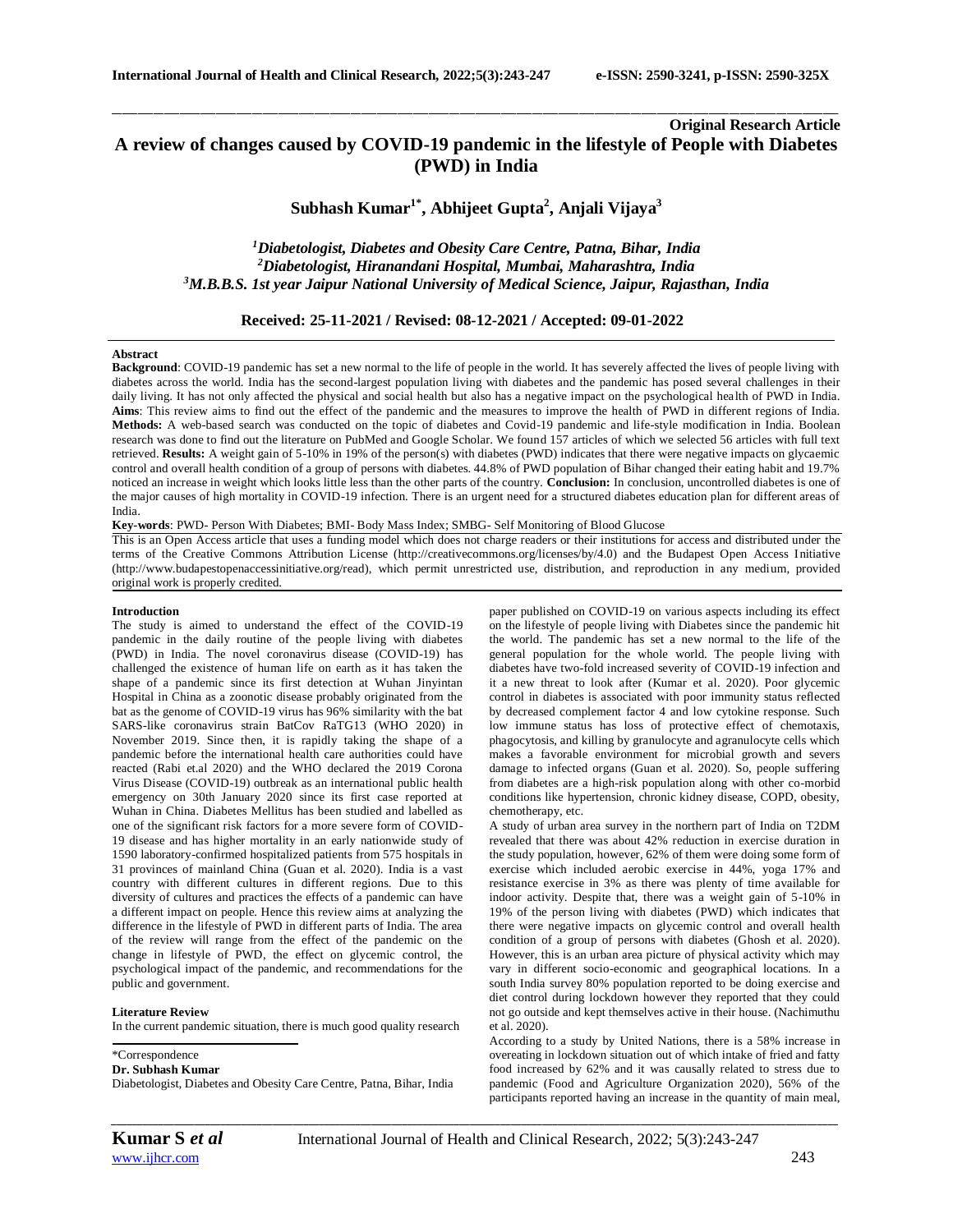about 27% reported changes in the preferred foods for main meals and the rest reported changes in the timings of consuming main meals. About 42% of the participants eat food that required minimum cooking and preserved food, 28% reported that they preferred readyto-eat foods and others reported that they preferred legumes/ vegetables/ animal-based foods for their main meals. 84% of the study population had changed dietary habits, which was in line with the results of a study conducted by Lippi et al. (2020) which concluded that unhealthy dietary habits in pandemic situations may be the vital reason for weight gain. These improper dietary habits mainly included a decrease in the fruits/vegetable intakes, increased snacking, increased tea/ coffee consumptions lockdown, and increased intakes of ready-to-eat or processed foods in the present study. The poor dietary habit and stress is a reason to worry in a pandemic situation for PWD and poor glycemic control.

A study of the northern part of India reported fewer testing of blood glucose and self- monitoring of blood glucose which was reduced in 23% of PWD as compared to before lockdown status (Ghosh et al. 2020). Poor monitoring of blood glucose is always associated with dysglycemia and hypoglycemia particularly with comorbid conditions, T1DM, and extremes of age. Similar findings were reported from southern parts of India where they found only 28% of PWD did regular testing of blood sugar level. The dismaying part of the study was that 14% of people never tested their blood sugar level during the period whereas 43% did occasional testing (Nachimuthu et al. 2020). This was probably due to the unavailability of glucometer/ strips or lack of education about SMBG. Normally in India, blood glucose testing is done on every visit to the clinic and SMBG is not a regular habit for PWD. A two-year follow-up study of real-world evidence of glycemic control of T2DM in India documented only 23.4% having Hba1c <7% (Borgharkar and Das 2019). India is probably the second highest populous country with diabetes (>70 million) in the world with an average prevalence rate of 7.3% in the ICMR- INDIAB study (Anjana et al. 2011). It is a huge burden on the health care system and the COVID-19 pandemic makes these populations vulnerable to poor outcomes if they contact SARS-CO-19 infection. As hypoglycemia is a common occurrence in T1DM lack of SMBG or absence of regular follow-up during pandemic condition

\_\_\_\_\_\_\_\_\_\_\_\_\_\_\_\_\_\_\_\_\_\_\_\_\_\_\_\_\_\_\_\_\_\_\_\_\_\_\_\_\_\_\_\_\_\_\_\_\_\_\_\_\_\_\_\_\_\_\_\_\_\_\_\_\_\_\_\_\_\_\_\_\_\_\_\_\_\_\_\_\_\_\_\_\_\_\_\_\_\_\_\_\_\_\_\_\_\_\_\_\_\_\_\_\_\_\_\_\_\_\_\_\_\_\_\_\_\_\_\_\_\_\_\_\_\_\_\_\_\_\_\_\_\_\_\_\_\_\_\_ makes them prone to severe complications (Verma et al. 2020). It is high time that education on SMBG should be taken at each level of the health care system for PWD in India especially when people are more health concern and ready to accept health advice due to fear of COVID-19 pandemic.

An early predictive study based on simulating model using multivariate regression analysis of the impact of pandemic lockdown on glycemic level revealed an increment of 2.26% on 30 days lockdown and 3.68% on baseline HbA1c in 45 days lockdown (Ghosal et al. 2020b). The average HbA1c in India according to DiaCare Study is 8.9% (Mohan et al. 2014) and the expected Hba1c at the end of lockdown by the above predictive study is 16.84%. Such an incremental increase in Hba1c is also going to affect diabetes-related complications and we need a pre-planned strategy to put in place if there is a second wave lockdown situation in the future. In Bihar, 26% of the PWD population reported an increase in blood sugar level, 22% reported a decrease in blood sugar and the rest (52%) reported no change. (Kumar et al. 2020).

## **Methodology**

A web-based search was organized on the Covid-19 pandemic, diabetes and life-style modification in India. Boolean research was done to find out the literature on PubMed and Google Scholar. We found 157 articles of which we selected 56 articles with full text retrieved. We excluded the article which included the influence of drug therapy and diabetes as it was out of the scope of our literature review. We excluded the articles which were not intended to reflect the lifestyle of PWD in this situation. We systematically reviewed this influence on PWD on their diet, glycemic control, physical activity level, blood glucose self-monitoring. We also looked at the psychological wellbeing of people with diabetes during the pandemic and selected the papers on psychological impact arising out of lockdown and pandemic related stress and news/media-related impact on the population. The findings have been contrasted with previous findings made by us in our previously published paper "Effect of COVID-19 Pandemic in the Daily Lives of People with Diabetes in East India" (Kumar et al 2020).



*\_\_\_\_\_\_\_\_\_\_\_\_\_\_\_\_\_\_\_\_\_\_\_\_\_\_\_\_\_\_\_\_\_\_\_\_\_\_\_\_\_\_\_\_\_\_\_\_\_\_\_\_\_\_\_\_\_\_\_\_\_\_\_\_\_\_\_\_\_\_\_\_\_\_\_\_\_\_\_\_\_\_\_\_\_\_\_\_\_\_\_\_\_\_\_\_\_\_\_\_\_\_\_\_\_\_\_\_\_\_\_\_\_\_\_\_\_\_\_\_\_\_\_\_\_\_\_\_\_\_\_\_\_\_\_\_\_\_\_\_* **Fig. 1 Study representations across India**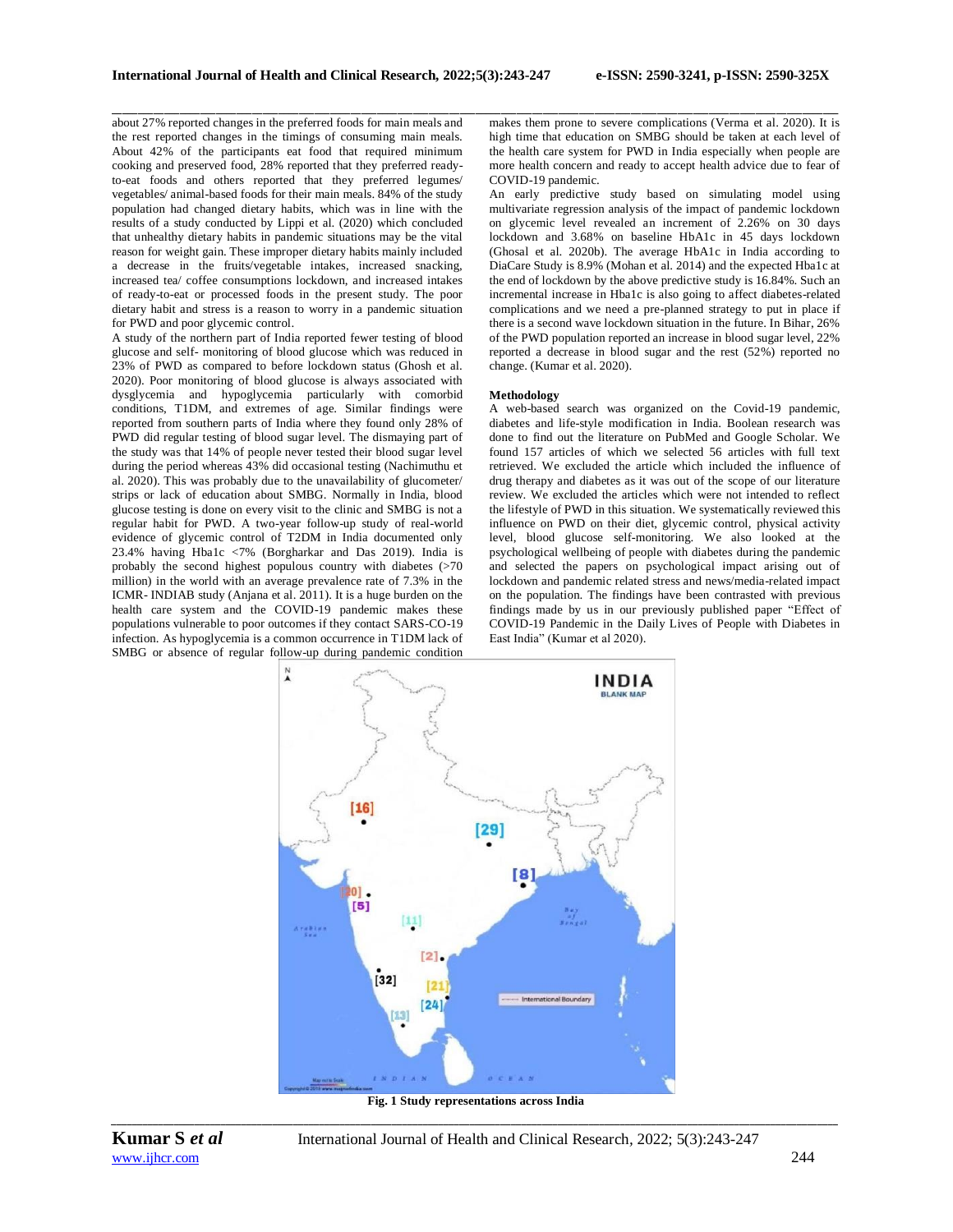#### **Discussion and analysis**

Studies have indicated that PWDs have higher mortality and morbidity rate in the ongoing coronavirus pandemic (Kumar et al. 2020). Good glycemic control in PWD makes a big difference in outcome as there is an 87% reduction in mortality in a diabetic person compared to poor glycemic control (Zhu et al. 2020). Poor glycemic control is connected to poor immunity status (Guan et al. 2020) which is a favourable environment for microbial growth and severe damage to infected organs. So, people suffering from uncontrolled diabetes are a high-risk population along with other co-morbid conditions like

141 responses

hypertension, chronic kidney diseases, COPD, obesity, chemotherapy, etc.

#### **Effects on physical activity**

Lockdown condition during a pandemic had significantly impacted the physical activity level as outside movements were completely restricted and the reduced level of physical activity was found to have negatively influenced the glycemic control of a person having diabetes (Ghosal et al. 2020).

# 6. Do you feel incapacitated due to your diabetes in current situation?

\_\_\_\_\_\_\_\_\_\_\_\_\_\_\_\_\_\_\_\_\_\_\_\_\_\_\_\_\_\_\_\_\_\_\_\_\_\_\_\_\_\_\_\_\_\_\_\_\_\_\_\_\_\_\_\_\_\_\_\_\_\_\_\_\_\_\_\_\_\_\_\_\_\_\_\_\_\_\_\_\_\_\_\_\_\_\_\_\_\_\_\_\_\_\_\_\_\_\_\_\_\_\_\_\_\_\_\_\_\_\_\_\_\_\_\_\_\_\_\_\_\_\_\_\_\_\_\_\_\_\_\_\_\_\_\_\_\_\_\_



**Fig. 2 Diabetes pattern during pandemic (Kumar et al 2020)**

The common factor in all the study populations where improvement on glycemic control was noted was the educated urban population who had a regular visit to diabetes clinic. The study specifically on the rural population living with diabetes is lacking and there is a need for extensive research on the rural population required where one-third of the country population lives. However, the study which was conducted in the urbanrural population of Bihar indicated that 69.9% of PWD population started performing some kind of exercise such as yoga, exercise etc which was in line with the study of North India (Kumar et al. 2020)



143 responses



**Fig. 3 Physical motion during pandemic (Kumar et al 2020)**

*\_\_\_\_\_\_\_\_\_\_\_\_\_\_\_\_\_\_\_\_\_\_\_\_\_\_\_\_\_\_\_\_\_\_\_\_\_\_\_\_\_\_\_\_\_\_\_\_\_\_\_\_\_\_\_\_\_\_\_\_\_\_\_\_\_\_\_\_\_\_\_\_\_\_\_\_\_\_\_\_\_\_\_\_\_\_\_\_\_\_\_\_\_\_\_\_\_\_\_\_\_\_\_\_\_\_\_\_\_\_\_\_\_\_\_\_\_\_\_\_\_\_\_\_\_\_\_\_\_\_\_\_\_\_\_\_\_\_\_\_*

#### **Dietary Pattern**

Another factor that has crucial effects on the healths of COVID-19 patients is the dietary pattern of PWD. Initially during lockdown people were much cautious and overall intake was restricted due to the disturbance in the food supply chain however 7% of PWD started taking fruits in their diet and there was a 20% increase in fruit consumption overall. On the other hand, prolong home stay increase the frequency of snacking by 23% but one healthy change in the dietary pattern due to lockdown was outside food was completely avoided so all the food consumed was homemade. But the carbohydrate intake was reported to increase by 21% and 13%

increase consumption in fat intake (Ghosh et al 2020). Lockdown imposed stress as studied by different authors, leads to either under/overeating habit in individuals and binge- eating as stress buster is not an uncommon habit (Mehta et al 2020). According to a study by United Nations, there is a 58% increase in overeating in lockdown situation out of which intake of fried and fatty food increased by 62% and it was directly related to stress due to pandemic (Food and Agriculture Organization. 2020).

An increase in carbohydrate consumption during a pandemic situation can also be related to boredom, non-availability of fresh vegetables, healthy food choices, and stress during the pandemic. For a balanced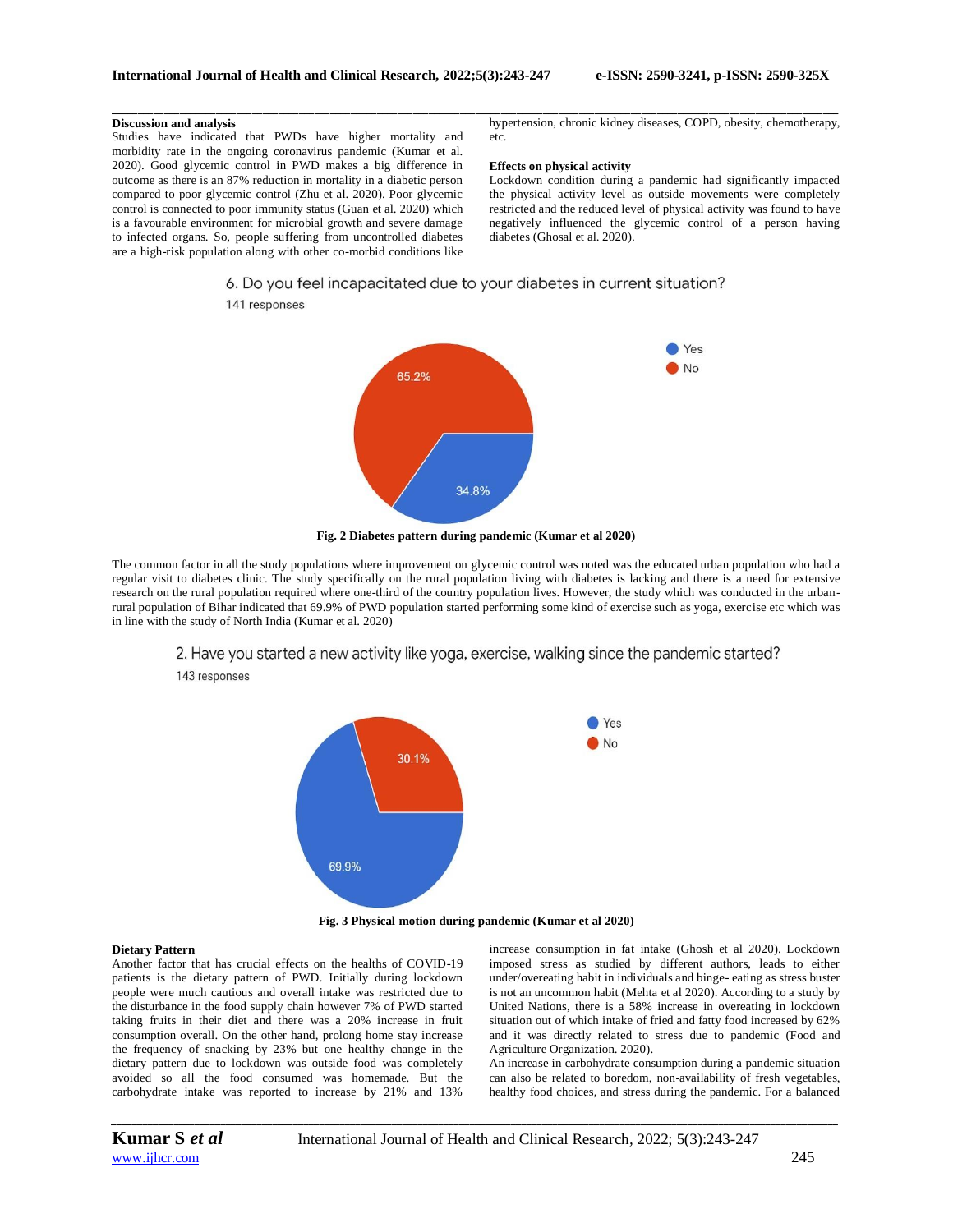diet approximately only 50 to 60% of the total calorie intake should come from carbohydrates which should preferably be complex carbohydrates and can also supplement about 25 to 40 g/day of total dietary fibre. Fruit juice, aerated beverages, and sugar-containing drink must be avoided. Fat intake should not contribute more than 30% of total calories/day and trans-fat should be avoided along with saturated fat (Banerjee et al. 2020). The effect of carbohydrate carving

143 responses

\_\_\_\_\_\_\_\_\_\_\_\_\_\_\_\_\_\_\_\_\_\_\_\_\_\_\_\_\_\_\_\_\_\_\_\_\_\_\_\_\_\_\_\_\_\_\_\_\_\_\_\_\_\_\_\_\_\_\_\_\_\_\_\_\_\_\_\_\_\_\_\_\_\_\_\_\_\_\_\_\_\_\_\_\_\_\_\_\_\_\_\_\_\_\_\_\_\_\_\_\_\_\_\_\_\_\_\_\_\_\_\_\_\_\_\_\_\_\_\_\_\_\_\_\_\_\_\_\_\_\_\_\_\_\_\_\_\_\_\_ on low mood is proportional to the glycemic index of foods resulting in a higher risk of obesity (Basal Metabolic Index, BMI  $\geq$  40 kg/m2), poor glycemic control, and cardiovascular disease (Muscogiuri et al. 2020). Contrary to other parts of India, 44.8% of PWD population of Bihar changed their eating habit and 19.7% noticed an increase in weight which looks little less than the other parts of the country.

1. Has there been any change in your eating habits as result of covid-19 pandemic?



**Fig. 4 Eating habits during pandemic (Kumar et al 2020)**

3. Is there any change in your weight in the last two months? 142 responses



**Fig. 5 Weight calculation during pandemic (Kumar et al 2020)**

So, dietary advice which is an integral part of diabetes selfmanagement education program and in a lockdown situation education about nutritional intake is vital however there is no uniform validated structured diabetes education program available especially suited for different regions of the Indian state. The pandemic situation creates an opportunity to make a positive change in habit and lifestyle as people are more receptive to health care advice and health education programs can be successful if taken during such situations.

#### **Blood Glucose and Self-monitoring of Blood Glucose**

Pandemic also had an impact on Blood Glucose and Self-monitoring of Blood Glucose and there was a reduction of 23% in SMBG as compared to before lockdown status (Ghosh et al. 2020). The dismaying part of the study was that 14% of people never tested their blood sugar level during the period whereas 43% did occasional testing (Nachimuthu et al. 2020). This was probably due to the unavailability of glucometer/ strips or lack of education about SMBG. India is probably the second highest populous country with diabetes (>70 million) in the world with an average prevalence rate of 7.3% in

ICMR- INDIAB study (Anjana et al. 2011) which makes more than 54 million PWD having poor glycemic control. It is a huge burden on the health care system and the COVID-19 pandemic makes these populations vulnerable to poor outcomes if they contact SARS-CO-19 infection. The poor glycemic control is either due to late diagnosis or, and failure to early optimum pharmacotherapy with inadequate lifestyle modification. The lack of SMBG is also one of the contributing factors in poor glycemic control in India and has further deteriorated in the lockdown period and a severe matter of concern in T1DM. As hypoglycemia is a common occurrence in T1DM lack of SMBG or absence of regular follow-up during pandemic condition makes them prone to severe complications (Verma et al. 2020). The average HbA1c in India according to DiaCare Study is 8.9% (Mohan et al. 2014) and the expected Hba1c at the end of lockdown by the above predictive study is 16.84% (Ghosal et al. 2020b). There was no data on SMBG practice in Bihar. It is high time that education on SMBG should be taken at each level of the health care system for PWD especially when people are more health concern and ready to accept health advice in fear of the COVID-19 pandemic.

[www.ijhcr.com](http://www.ijhcr.com/) 246

*\_\_\_\_\_\_\_\_\_\_\_\_\_\_\_\_\_\_\_\_\_\_\_\_\_\_\_\_\_\_\_\_\_\_\_\_\_\_\_\_\_\_\_\_\_\_\_\_\_\_\_\_\_\_\_\_\_\_\_\_\_\_\_\_\_\_\_\_\_\_\_\_\_\_\_\_\_\_\_\_\_\_\_\_\_\_\_\_\_\_\_\_\_\_\_\_\_\_\_\_\_\_\_\_\_\_\_\_\_\_\_\_\_\_\_\_\_\_\_\_\_\_\_\_\_\_\_\_\_\_\_\_\_\_\_\_\_\_\_\_*